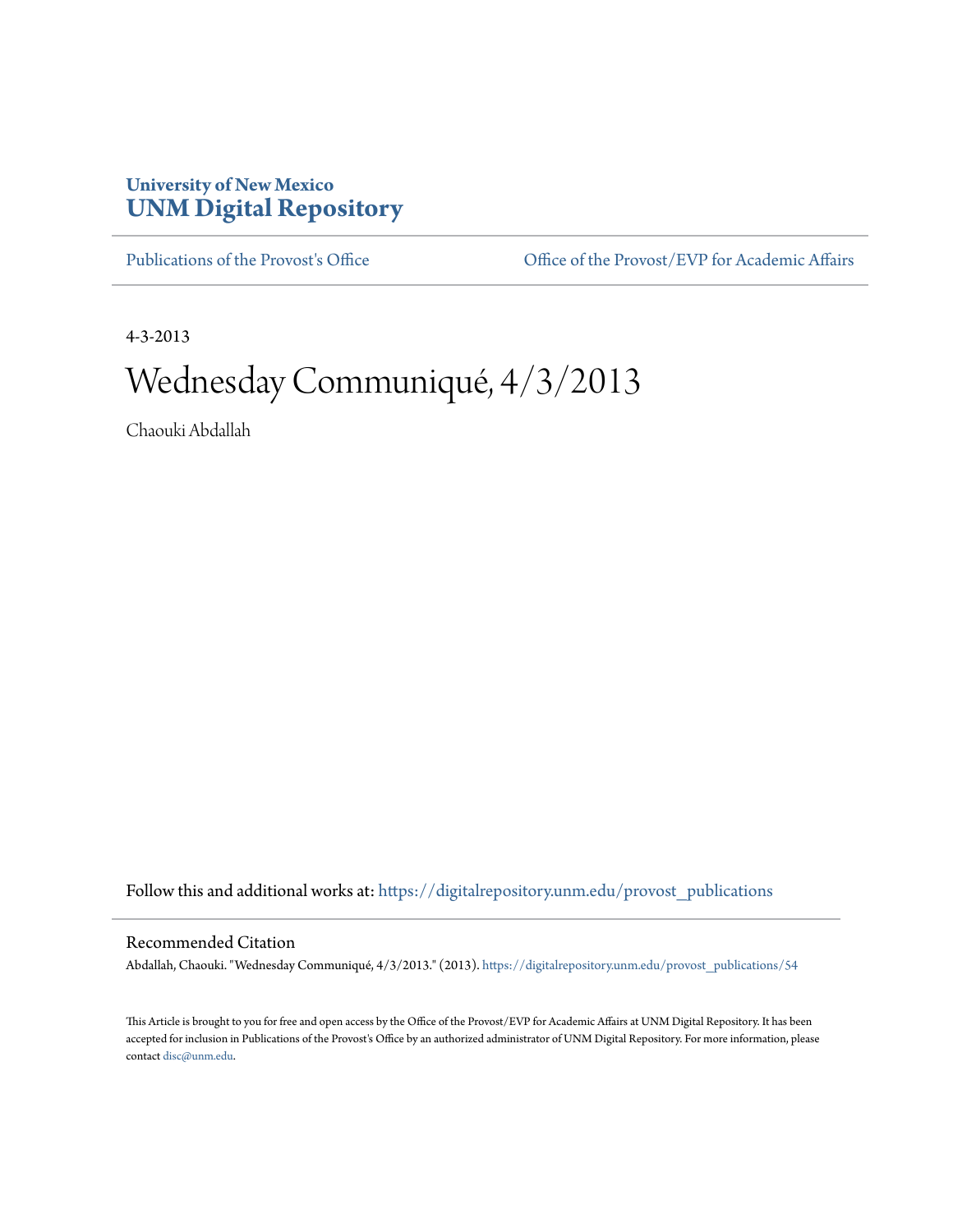

## *WEDNESDAY COMMUNIQUÉ*

#### **April 3, 2013**

*I've been wrong so often, I don't find it extraordinary at all.*

#### —**Ronald Coase, Nobel Prize Economist**

**It Takes a Village:** In my case, the village is named Rachana. I spent Easter there in the little village where I was born, where I grew up, and then left to go to college thirty-three years ago. I was fortunate to live in a small village, where everyone had a hand in raising all children. From the sculptor, to the priest, to the stonemasons, the farmers, the doctor, and the author, they all shaped my life and those of my boyhood friends. Participating in Easter mass in the old church, many memories rushed through my head as I watched the old faces that were once young, and the sons and daughters of the boys and girls I grew up with. Life's twists and turns, which brought me from my village of three hundred to the city of Albuquerque, have scattered my friends around the world. For each one of them, their path bears a trace of olive trees, the smell of earth and wild flowers, and the echoes of the voices of our elders—the sculptor, the priest, the stonemason.

**It Takes a University:** in order to produce successful authors, architects, businessmen, engineers, and doctors. At UNM, we are no longer simply concerned about providing education in the form of lectures and laboratories. We have become a commercial hub, a healthcare provider, and a center for entertainment and athletics. UNM operates dormitories, a student center, a hospital, its own power plant, a fine arts center, and a stadium. We also provide legal and business services to the state and support services to those students who face academic or personal difficulties. We get involved with our students prior to their attending UNM in order to prepare them for college and to ease their transition from high school, and keep in touch with them after they graduate to make sure they land a job and stay connected to UNM. Such duties were once considered unusual, but have now become important, even essential.

**It Should Take 120:** In my last posting, I discussed the number of hours that our students attempt and the hours that they earn to graduate. Some of you have written back to me on whether we should attempt to move students through their college years as quickly as possible, or whether we should allow them to sample and choose as they find their passion. It is unfortunate that the main measure of student success is their graduation rate, rather than a measure of their learning. It is also unfortunate that most students who take longer to graduate from UNM are not necessarily sampling interesting subjects or earning double majors. Instead, many of our students are in need of catch-up courses, of strong and accurate advising, and of academic and social support services. For such students, it is important to help them obtain a degree as quickly as possible in order to launch their life opportunities. Simply letting them drift and accumulate college debt is not helping them and is costing the state and the university precious resources that should be spent more efficiently. In fact, we should quickly examine the 128 hours required by UNM to earn a bachelor's degree and to reduce it in most cases to 120 student credit hours as was done by most other universities.

**58th Annual Research Lecture:** This year's recipient is Dr. Scott W. Burchiel, Professor of Pharmacology and Toxicology. He will deliver this year's lecture on Tuesday, April 16, 2013, at 5:30 p.m. in the UNM Student Union Building, Ballrooms A and B. The lecture is titled "ToxicoGenomic Bases for Human Susceptibility to Environmental Injury and Disease." The Annual Research Lecture award is one of the highest honors that UNM bestows on a faculty member. It is selected by the UNM Faculty Senate Research Policy Committee, and nominated by peers from across the United States and abroad. Dr. Burchiel is noted for his long history of sustained excellence and innovation here at UNM, which extends more than 30 years, as well as for his leadership of faculty and dedication to student success. For more information, visit [http://research.unm.edu/ResearchLecture13Flyer.pdf.](http://research.unm.edu/ResearchLecture13Flyer.pdf)

**2012 Outstanding Book Award:** UNM Professor Sharon Erickson Nepstad received the American Sociological Association's 2012 Outstanding Book Award in the section on Peace, War, and Social Conflict. Her book,